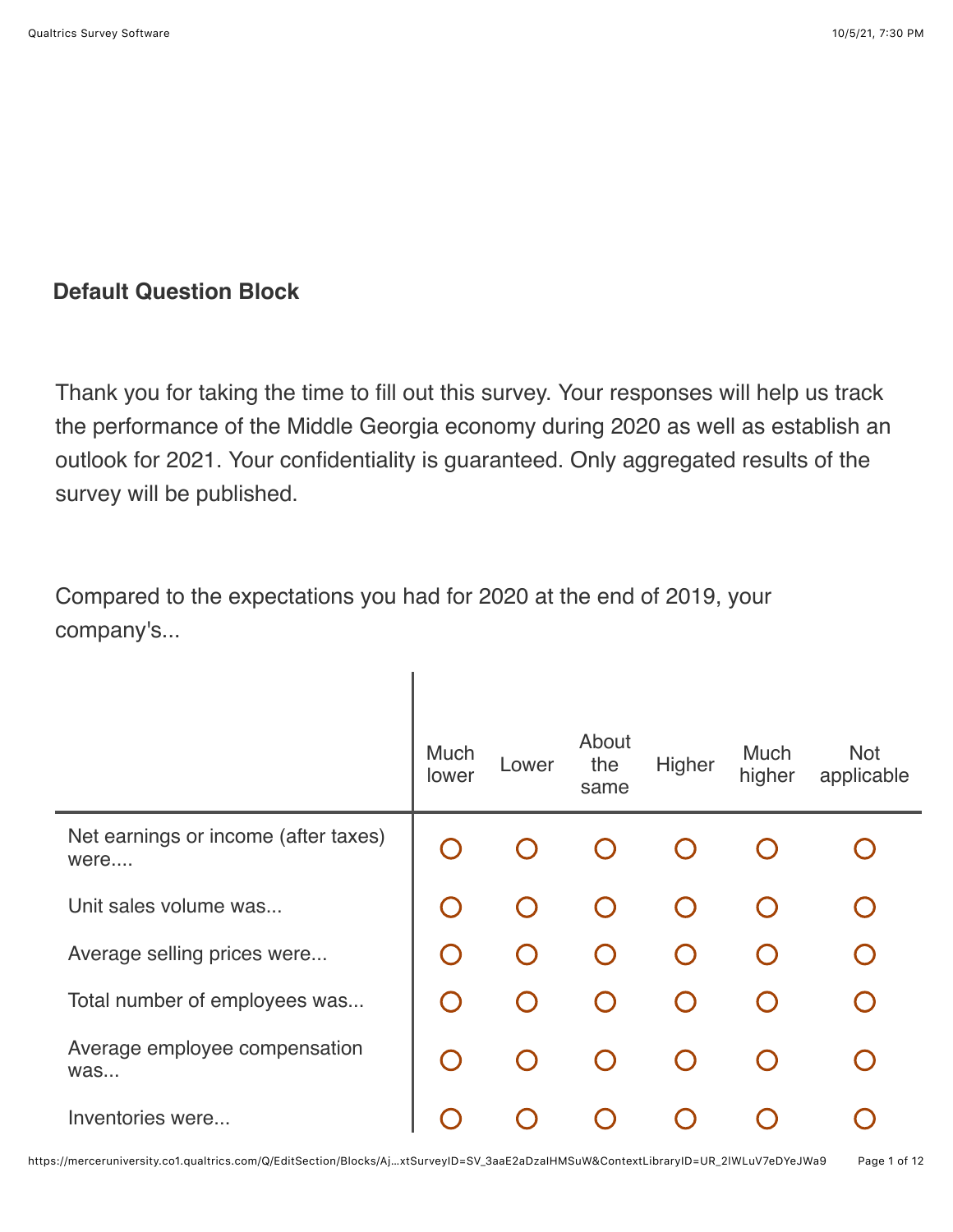were...

Ability to obtain financing was... Capital expenditures for plant and/or physical equipment were… Non-labor, non-capital costs were... Accounts payable that are past due

|  |  | 0 0 0 0 0 0 |  |
|--|--|-------------|--|
|  |  | 0 0 0 0 0 0 |  |
|  |  | 0 0 0 0 0 0 |  |
|  |  | 0 0 0 0 0 0 |  |

You indicated that your net earnings or income (after taxes) during 2020 were higher, much higher, lower or much lower than your expectations at the end of 2019. What was the most important reason for this difference?

- $\bigcirc$  Changes in sales volume
- $\bigcirc$  Changes in costs
- Changes in selling prices
- Seasonal changes
- Other (please specify)

Please rank the three most significant obstacles that applied to your business during 2020. Enter 1 next to the most important, 2 next to second most important and 3 next to third most important.

| <b>Taxes</b>        |
|---------------------|
| Inflation           |
| Poor sales          |
| Access to financing |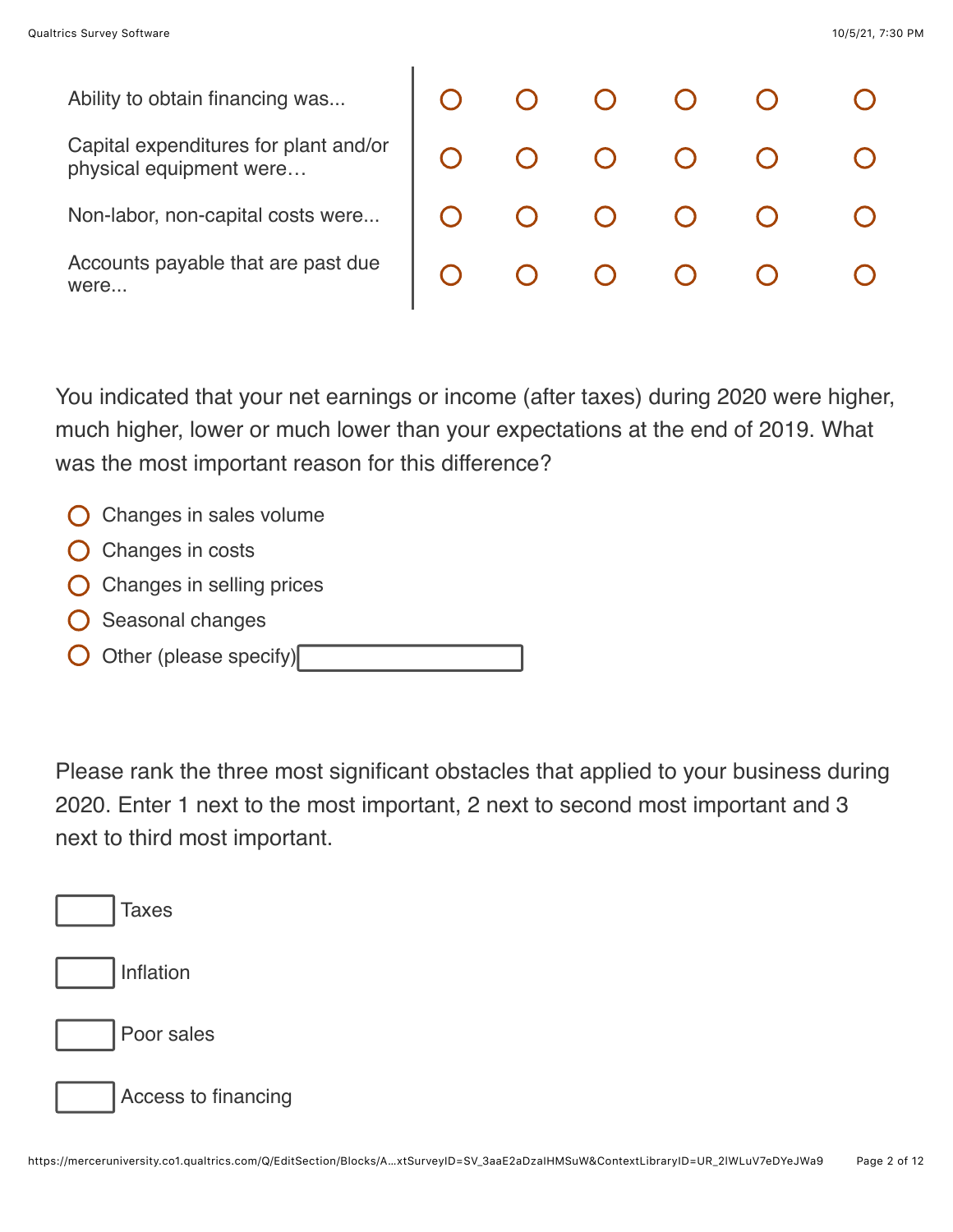| Interest rates                         |
|----------------------------------------|
| Cost of labor                          |
| Quality of labor                       |
| Government regulations and/or red tape |
| Other (please specify)                 |

You indicated that one of the three most significant obstacles that applied to your business during 2020 was "government regulations and/or red tape." Could you identify if such regulations and/or red tape were at...

- **O** The federal government level
- $\bigcirc$  The state government level
- $\bigcirc$  The local government level
- Other (please specify)

Did you have any difficulty finding employees with particular labor skill sets during 2020? If so, what labor skill sets were the most difficult to find? Please mark all that apply.

- Sales and customer representatives
- **□** Cashiers and clerks
- **Office and administration support**
- Laborers and freight/stock/material movers
- Construction workers and supervisors
- Agricultural workers

 $\Box$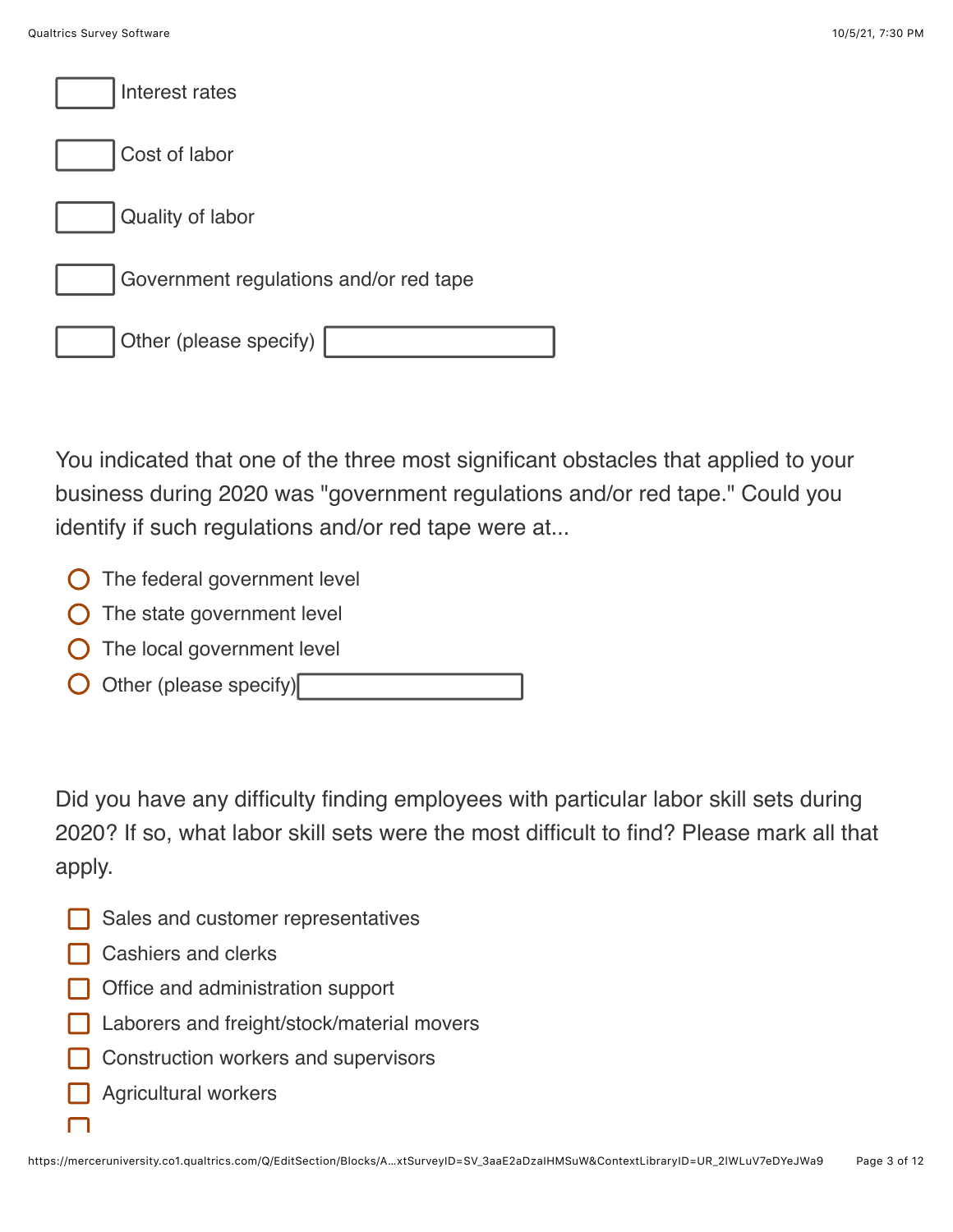- Machinists, welders, cutters, solderers and brazers
- Maintenance and repair workers
- Industrial production managers
- Marketing professionals
- Finance and accounting professionals
- Lawyers and legal representatives
- Healthcare practitioners
- Other (please specify)

Did the increase in tariffs to foreign products (particularly from China) affect your business in 2020?

- $\bigcirc$  It affected my business positively
- $\bigcirc$  It affected my business negatively
- $\bigcap$  It did not affect my business

Do you think that new technology, automation and robots will affect your business in the near future?

- They will have a positive effect on my business
- They will have a negative effect on my business
- They will have no effect on my business

How important are immigrants for your business?

- They are very important
- They are important
- They are not important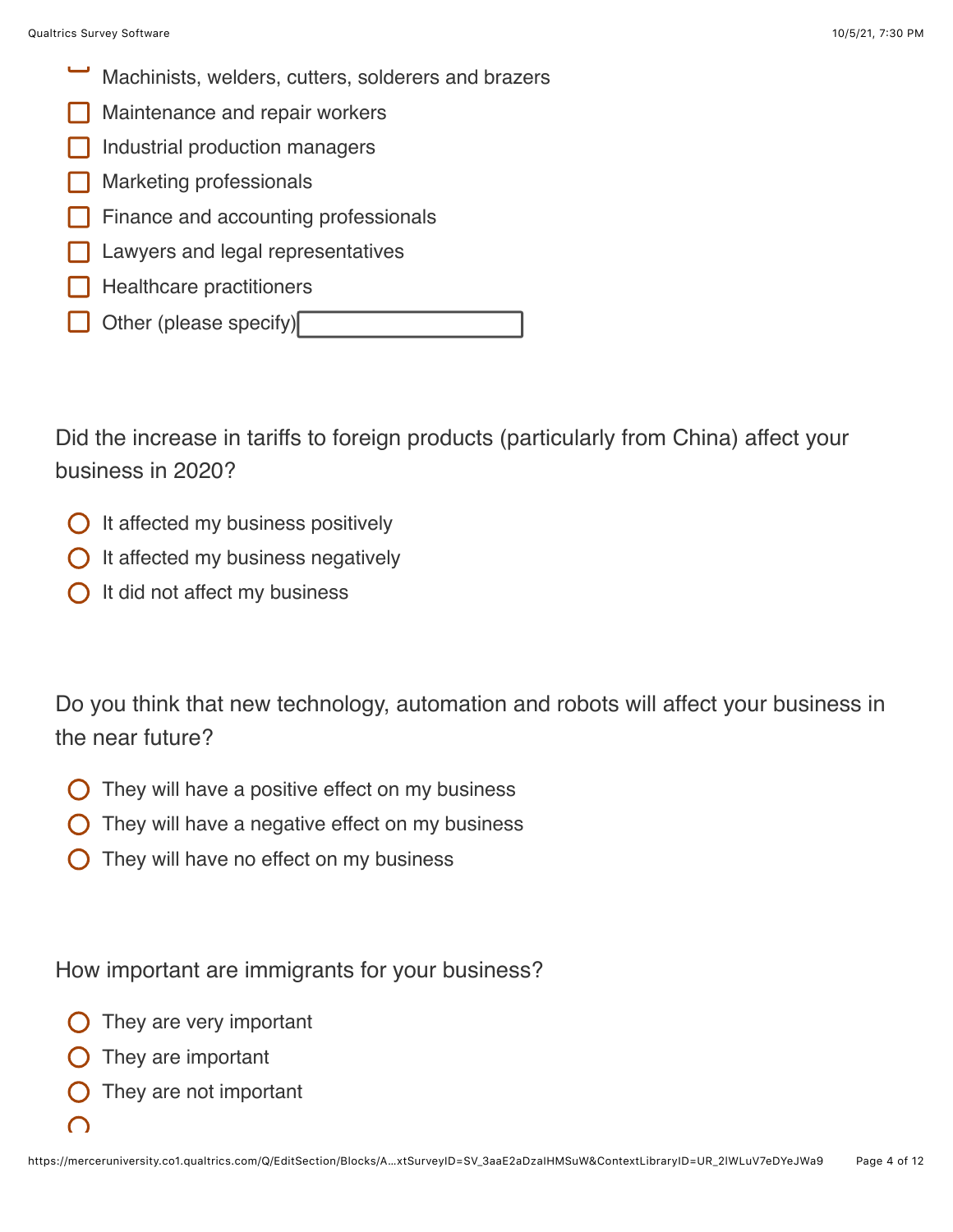They have a negative effect on my business

Do you think that free markets (low taxation and less regulations) are important for economic growth?

I

- $\bigcirc$  They are very important
- $\bigcirc$  They are important
- **O** They are not important
- $\bigcirc$  They have negative effects

Looking ahead to 2021, exclusively for your company, you expect...

|                                                                   | <b>Much</b><br>lower | Lower | About<br>the<br>same | Higher    | <b>Much</b><br>higher | <b>Nc</b><br>Applic |
|-------------------------------------------------------------------|----------------------|-------|----------------------|-----------|-----------------------|---------------------|
| Net earnings or income (after taxes) to<br>be                     |                      |       |                      |           |                       |                     |
| Unit sales volume to be                                           |                      |       |                      | $\bigcap$ |                       |                     |
| Average selling prices to be                                      | $\bigcap$            |       |                      |           |                       |                     |
| Total number of employees to be                                   | $\bigcap$            |       |                      | $\bigcap$ |                       |                     |
| Average employee compensation to be                               | $\bigcap$            |       |                      | $\bigcap$ |                       |                     |
| Ability to obtain financing to be                                 | $\bigcap$            |       |                      | $\bigcap$ |                       |                     |
| Inventories to be                                                 | $\bigcap$            |       |                      | $\Box$    |                       |                     |
| Capital expenditures for plant and/or<br>physical equipment to be | $\bigcap$            |       |                      | $\cap$    |                       |                     |
| Non-capital, non-labor costs to be                                |                      |       |                      |           |                       |                     |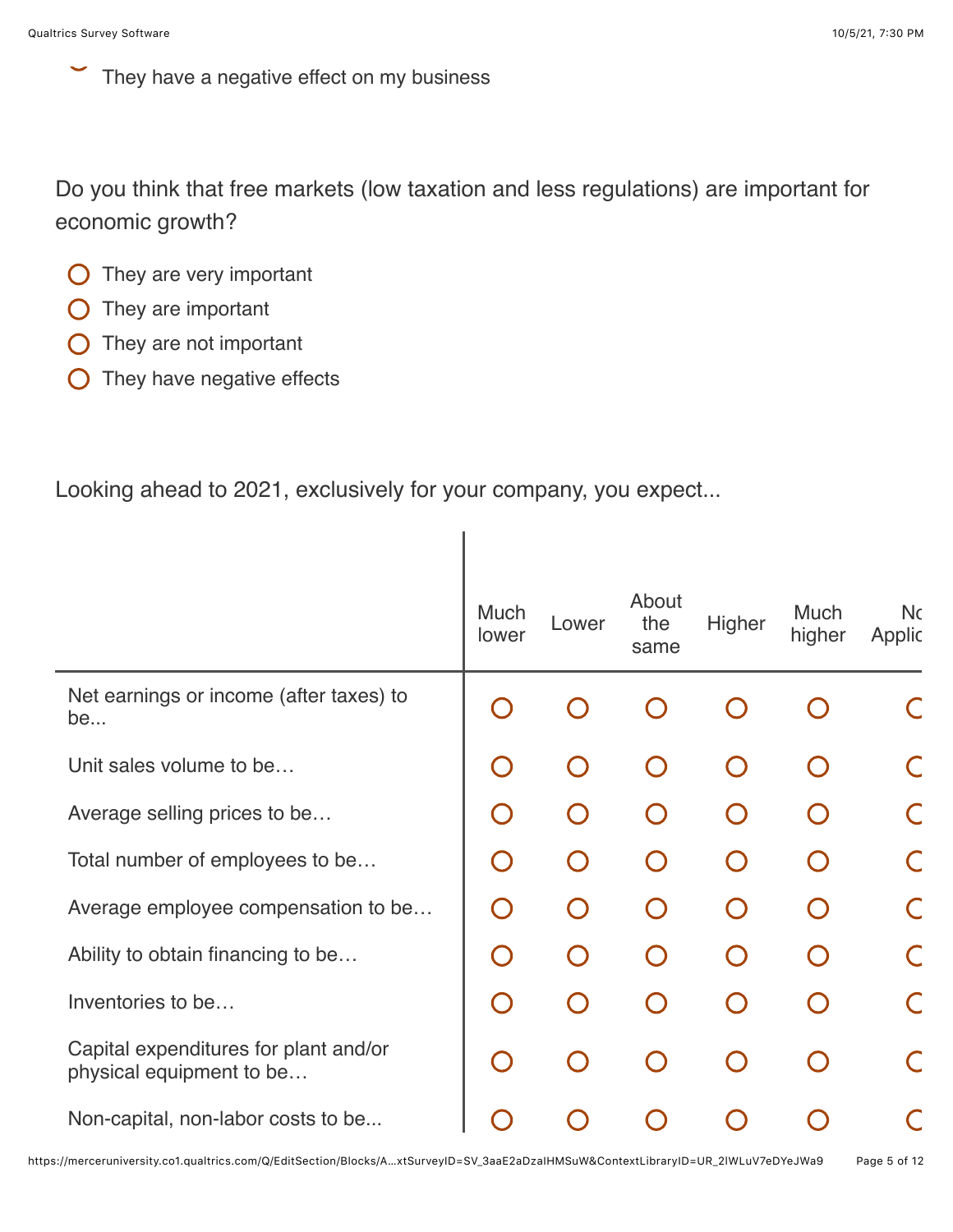| Accounts payable that are past due to be $\vert$                                      |  | $O$ $O$ $O$ |  |  |
|---------------------------------------------------------------------------------------|--|-------------|--|--|
|                                                                                       |  |             |  |  |
| You indicated that you expect your net earnings or income (after taxes) in 2021 to be |  |             |  |  |
| higher, much higher, lower or much lower than they are now. Why do you think this     |  |             |  |  |
| will be the case?                                                                     |  |             |  |  |
| Changes in sales volume                                                               |  |             |  |  |
| Changes in costs                                                                      |  |             |  |  |
| Changes in selling prices                                                             |  |             |  |  |
| Seasonal changes                                                                      |  |             |  |  |
| Other (please specify)                                                                |  |             |  |  |

Please rank the three most significant obstacles that you expect will apply to your business in 2021. Enter 1 next to the most important, 2, next to the second most important, and 3, next to the third most important.

| <b>Taxes</b>        |
|---------------------|
| Inflation           |
| Poor sales          |
| Access to financing |
| Interest rates      |
| Cost of labor       |
| Quality of labor    |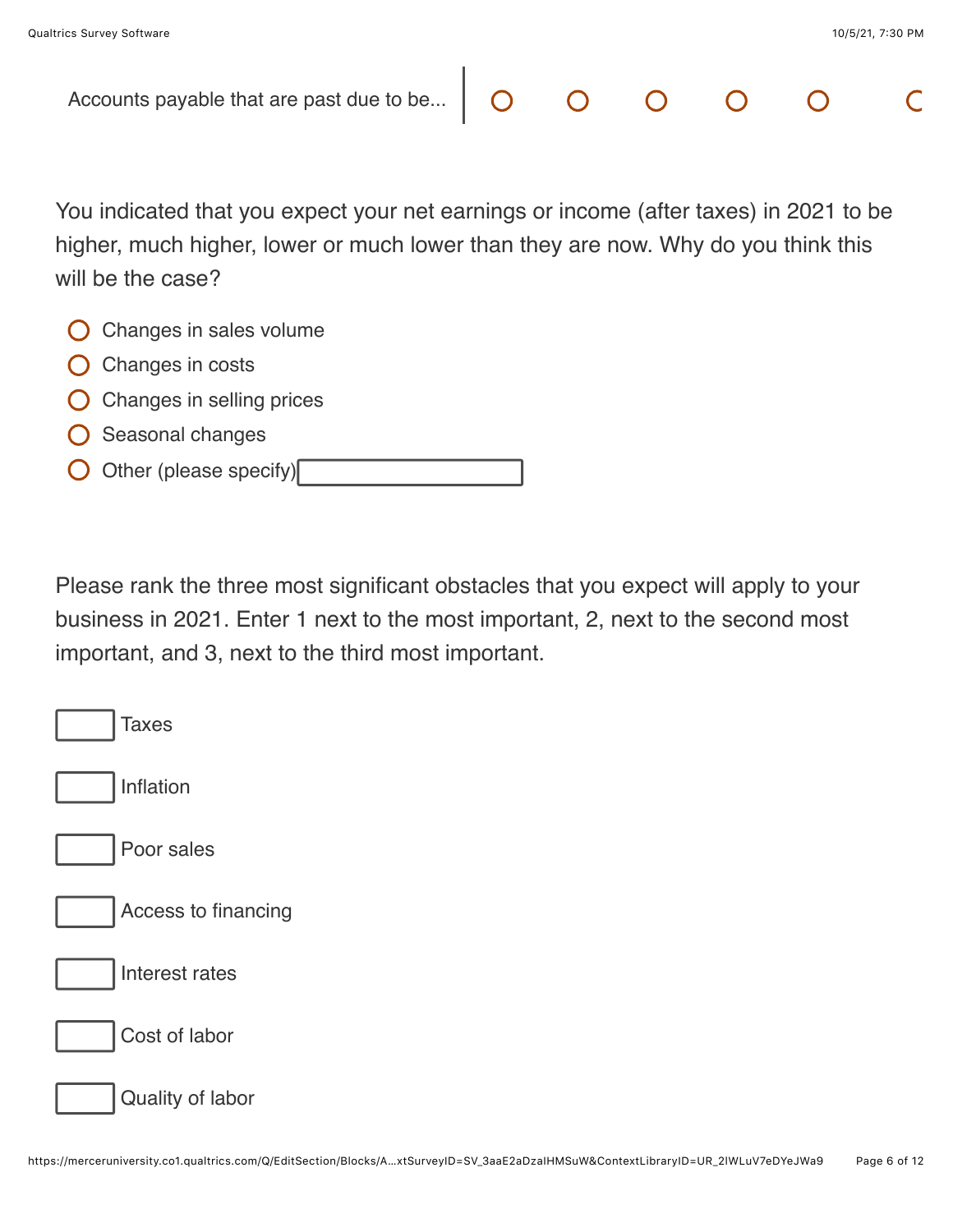

Other (please specify)

You indicated that one of the three most significant obstacles that you expect will apply to your business in 2021 will be "government regulations and/or red tape." Do you expect such regulations and/or red tape to be at...

- $\bigcirc$  The federal government level
- $\bigcirc$  The state government level
- $\bigcirc$  The local government level
- Other (please specify)

How likely is it that 2021 will be a good time for your business to expand in Middle Georgia?

Very Unlikely Unlikely Undecided Likely Very Likely

In general, how do you think the overall economy of Middle Georgia will be doing in 2021?

| Much Worse | Worse | About the Same | <b>Better</b> | <b>Much Better</b> |
|------------|-------|----------------|---------------|--------------------|
|            |       |                |               |                    |

Approximately, how many employees do you currently have, full and part-time, in the Middle Georgia area?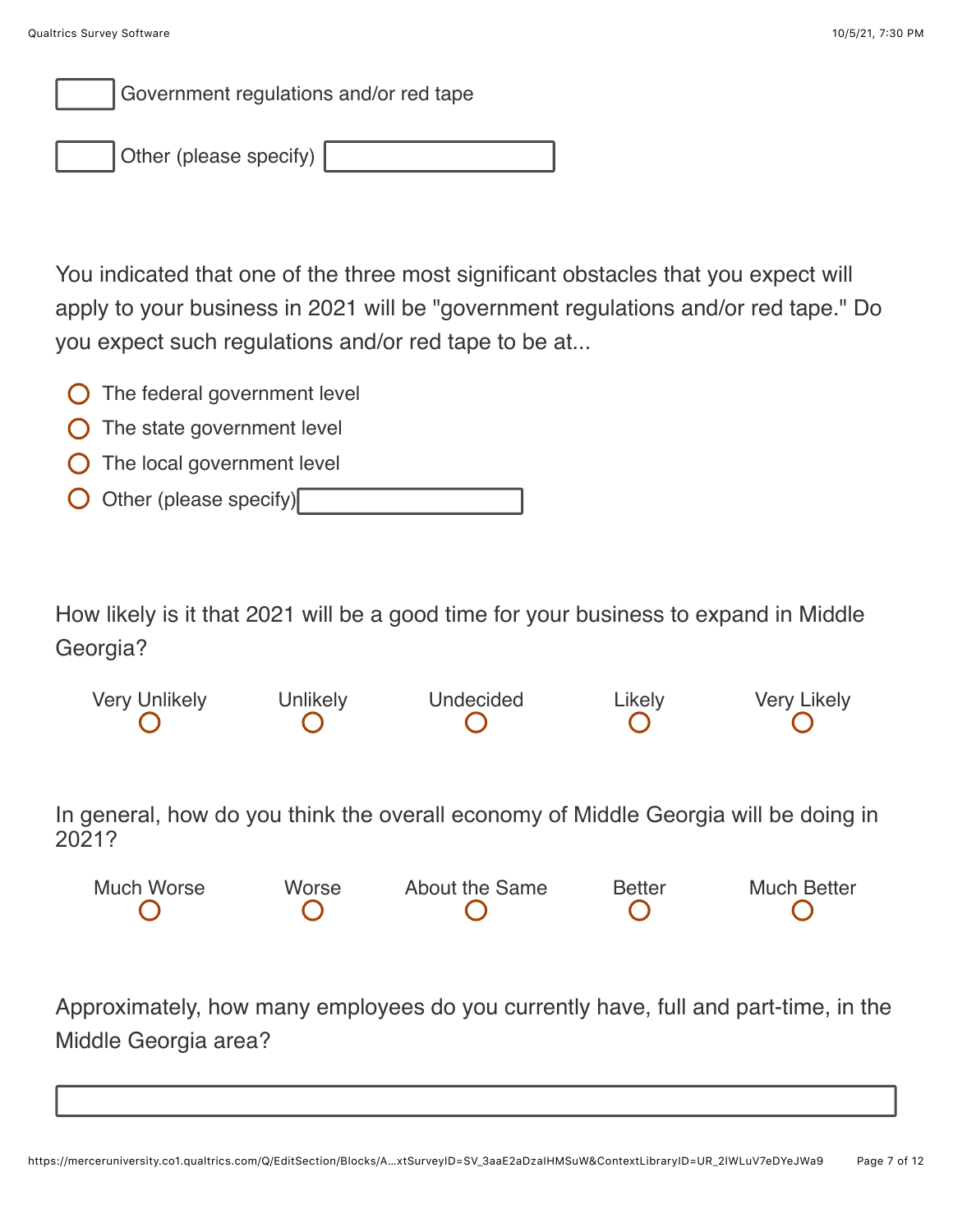During 2020, how easy was it for your company to fill vacancies in Middle Georgia?

| <b>Very Difficult</b> | <b>Difficult</b> | Neutral | Easy | <b>Very Easy</b> |
|-----------------------|------------------|---------|------|------------------|
|                       |                  |         |      |                  |

What was the main obstacle that you faced during 2020 when attempting to fill vacancies in Middle Georgia?

If you plan to hire new employees in Middle Georgia during 2021, will they mostly be...

|                  |                  | We do not plan to hire new |
|------------------|------------------|----------------------------|
| <b>Part Time</b> | <b>Full Time</b> | employees                  |
|                  |                  |                            |
|                  |                  |                            |

What particular labor skill sets would you be looking for in potential employees during 2021?

- $\bigcap$  Sales and customer representatives
- $\bigcap$  Cashiers and clerks
- $\bigcirc$  Office and administration support
- Laborers and freight/stock/material movers
- **O** Construction workers and supervisors
- **O** Agricultural workers
- $\bigcirc$  Machinists, welders, cutters, solderers and brazers
- $\bigcirc$  Maintenance and repair workers
- Industrial production managers $\overline{()}$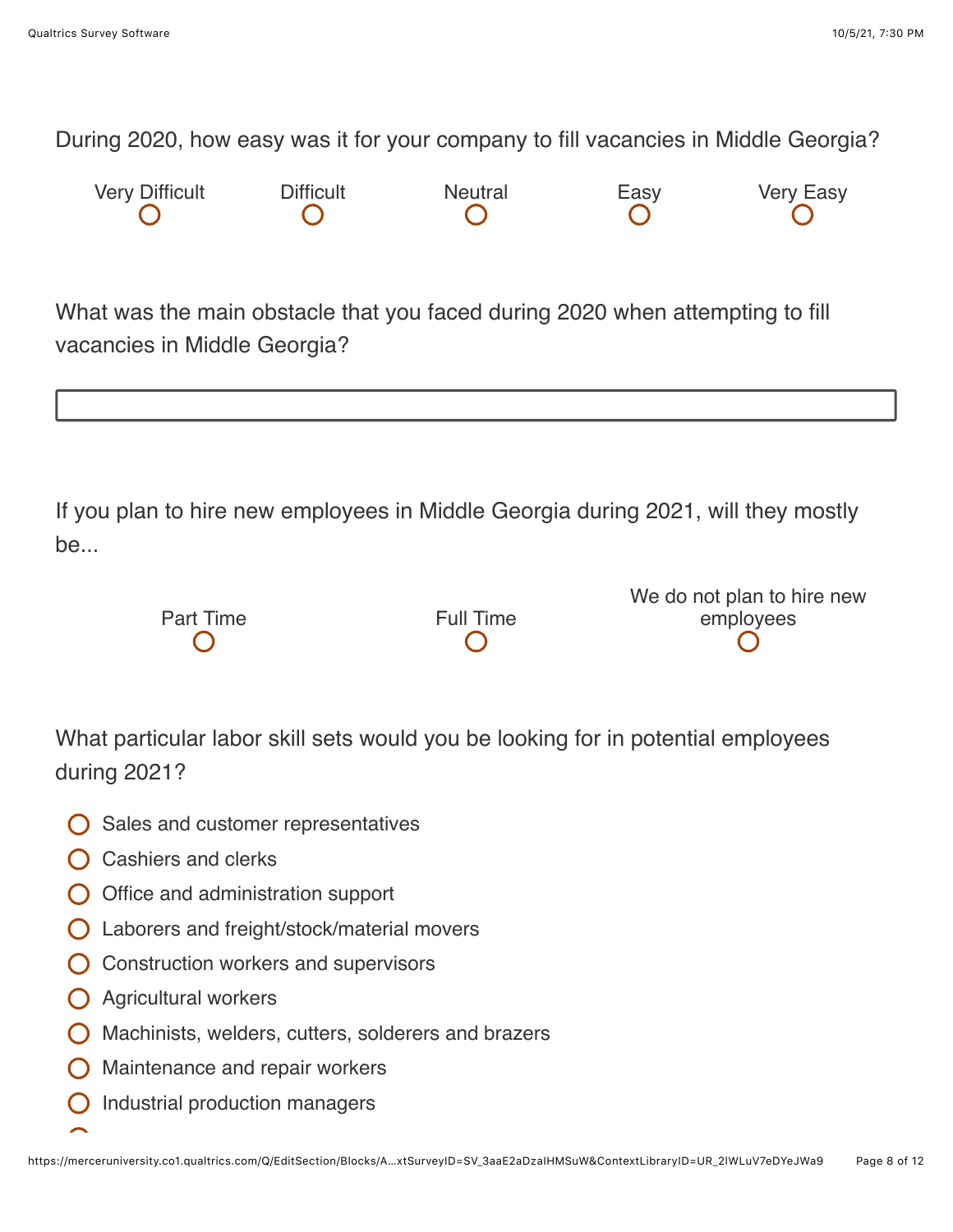- $\cup$  Marketing professionals
- Finance and accounting professionals
- **O** Lawyers and legal representatives
- $\bigcirc$  Healthcare practitioners
- Other (please specify)

In which Middle Georgia county do you plan to hire new employees during 2021? Please check all that apply.

- Baldwin County
- Bibb County
- Jones County
- Monroe County
- Crawford County
- Peach County
- Twiggs County
- Wilkinson County
- Houston County
- Pulaski County
- Putnam County

If you plan to REDUCE the number of employees in Middle Georgia during 2021, will those affected mostly be...

Part Time **Full Time** 

We do not plan to reduce the number of employees

In which Middle Georgia county do you plan to REDUCE the number of employees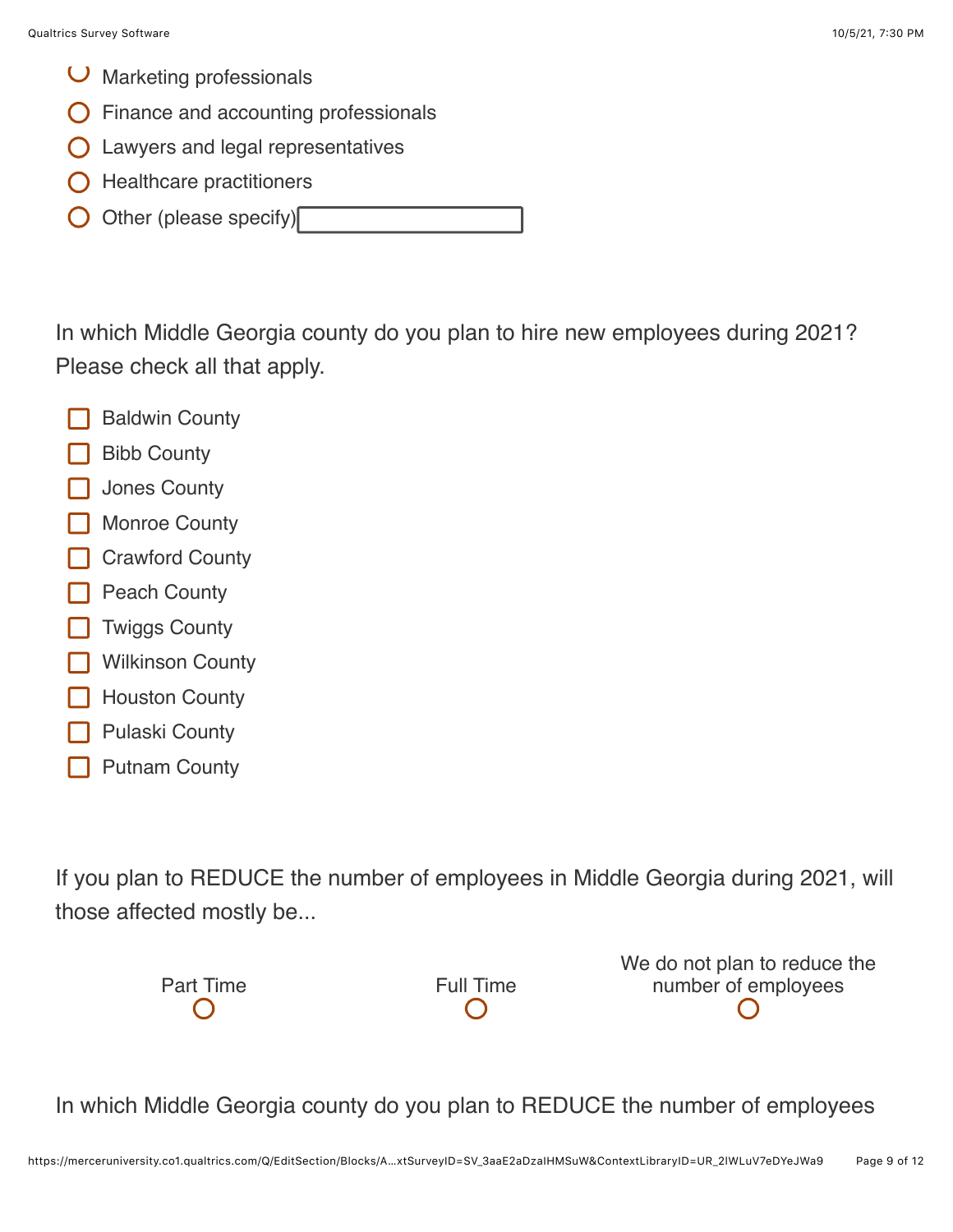during 2021? Please check all that apply.

- Baldwin County
- Bibb County
- Jones County
- Monroe County
- **Crawford County**
- **Peach County**
- **T** Twiggs County
- **Wilkinson County**
- Houston County
- Pulaski County
- Putnam County

Do you own this business?



Is your company headquartered in Middle Georgia?

| Yes        | <b>No</b>  |
|------------|------------|
| $\bigcirc$ | $\bigcirc$ |

In which Middle Georgia county is your principal office located?

- Baldwin County
- **O** Bibb County
- Jones County
- Monroe County
- $\cap$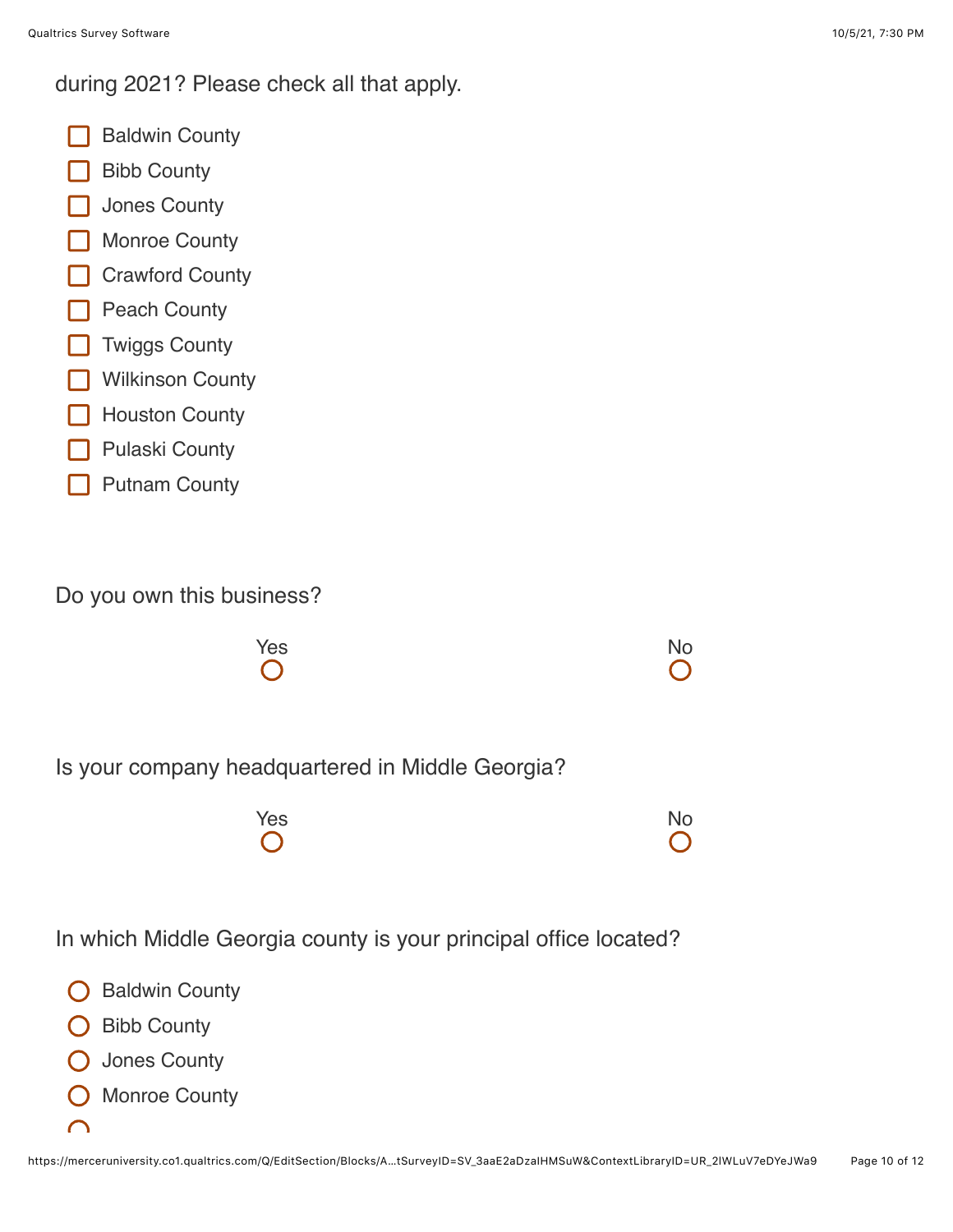- $\checkmark$ Crawford County
- Peach County
- O Twiggs County
- **O** Wilkinson County
- O Houston County
- Pulaski County
- Putnam County

Please classify your major business activity, using one of the categories below:

- $\bigcirc$  Agriculture, forestry, fishing and hunting
- Mining, quarrying, and oil and gas extraction
- **Construction**
- Manufacturing
- **O** Utilities
- O Wholesale trade
- $\bigcap$  Retail trade
- Transportation and warehousing
- Information
- Finance and insurance
- Real estate and rental and leasing
- Professional and technical services
- Management of companies and enterprises
- $\bigcap$  Administrative and waste services
- $\bigcap$  Educational services
- Health care and social assistance
- Arts, entertainment, and recreation
- Accommodation and food services
- Other services, except public administration
- Public administration